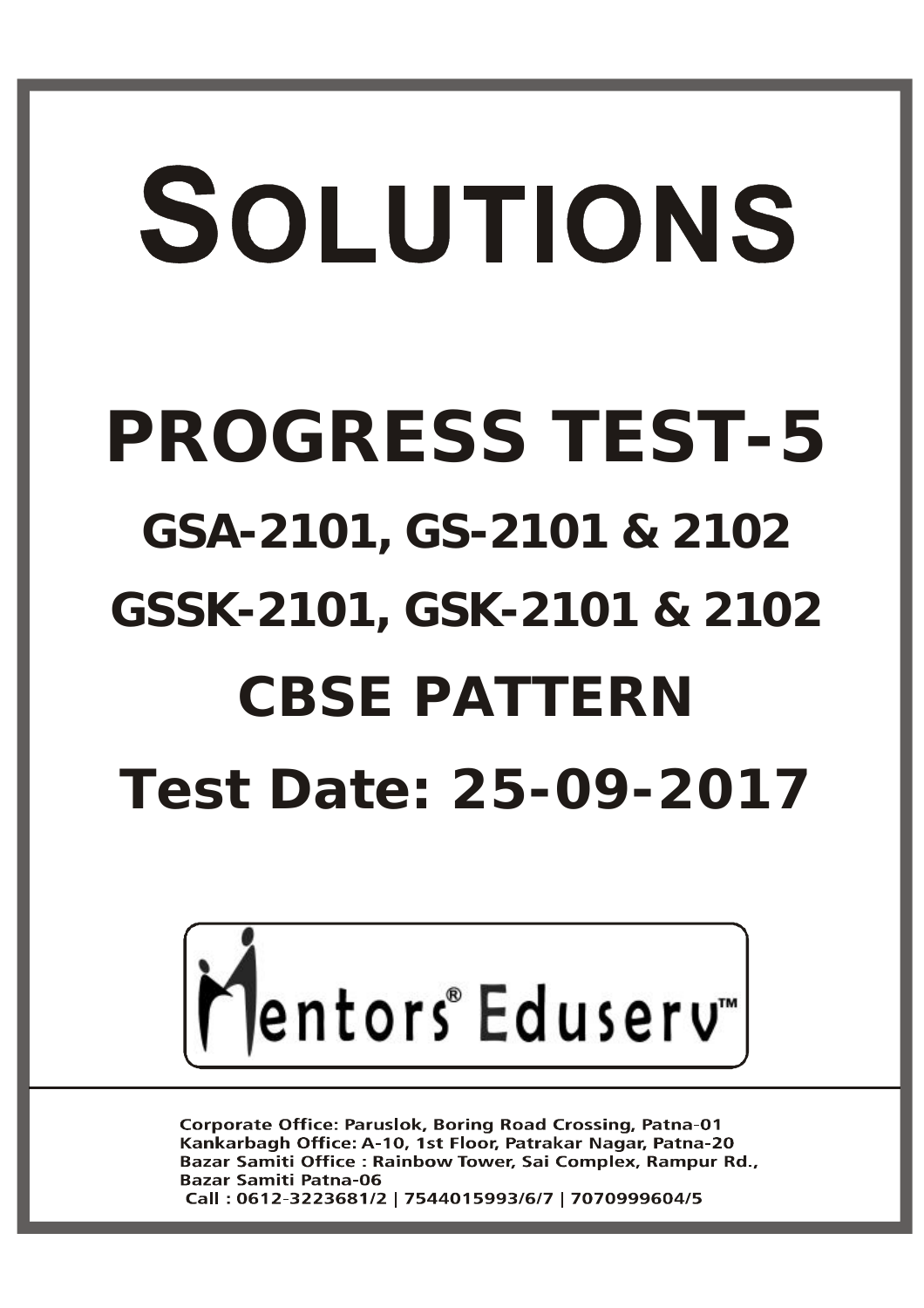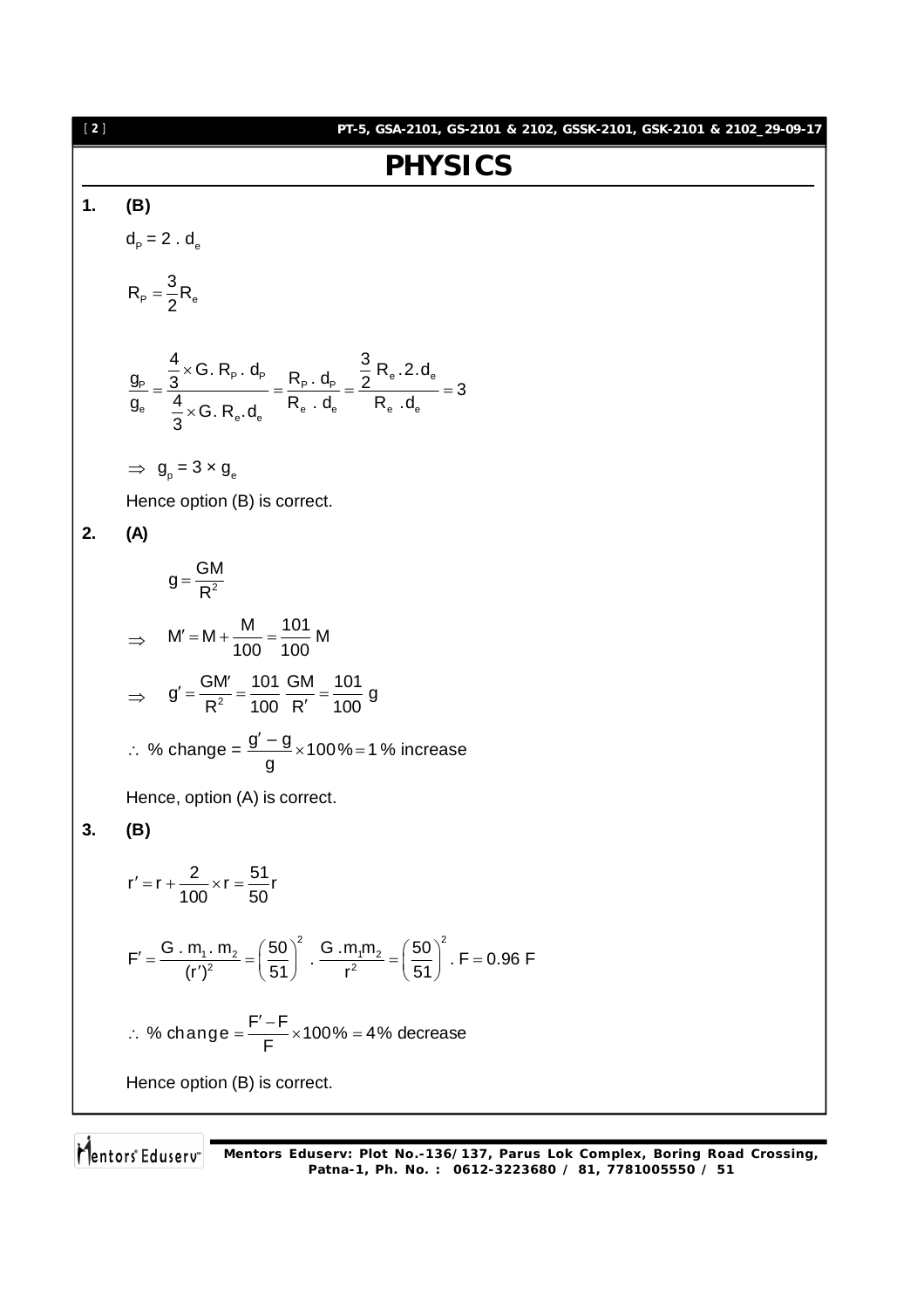|    | PT-5, GSA-2101, GS-2101 & 2102, GSSK-2101, GSK-2101 & 2102_29-09-17                                                                             | [3] |
|----|-------------------------------------------------------------------------------------------------------------------------------------------------|-----|
| 4. | (D)                                                                                                                                             |     |
|    | $W' = W - \frac{36}{100} \times W = \frac{64 W}{100}$                                                                                           |     |
|    | $\Rightarrow$ $\frac{W'}{W} = \frac{64}{100}$                                                                                                   |     |
|    | $\Rightarrow \frac{g'}{g} = \frac{64}{100}$                                                                                                     |     |
|    | $\Rightarrow \left(\frac{R}{R+h}\right)^2 = \frac{64}{100}$                                                                                     |     |
|    | $\Rightarrow$ $\frac{R}{R+h} = \frac{8}{10}$                                                                                                    |     |
|    | $8h = 2R$                                                                                                                                       |     |
|    | $\therefore h = \frac{R}{4}$                                                                                                                    |     |
| 5. | Hence, option (D) is correct.<br>(D)                                                                                                            |     |
|    | $\frac{T_1}{T_2} = \left(\frac{R_1}{R_2}\right)^{3/2} = \left(\frac{r}{2r}\right)^{3/2} = \left(\frac{1}{2}\right)^{3/2} = \frac{1}{2\sqrt{2}}$ |     |
|    | Hence, option (D) is correct.                                                                                                                   |     |
| 6. | (C)                                                                                                                                             |     |
|    | Given, P = 27500 Pa                                                                                                                             |     |
|    | $A = 200 \text{ cm}^2$                                                                                                                          |     |
|    | $F = P.A = 27500$ Pa $\times$ 200 $\times$ 10 <sup>-4</sup> m <sup>2</sup>                                                                      |     |
|    | $= 5500000 \times 10^{-4} N = 550 N$                                                                                                            |     |
| 7. | Hence option (C) is correct.<br>(B)                                                                                                             |     |
|    | $\Delta P = P_2 - P_1 = \rho g(h_2 - h_1)$                                                                                                      |     |
|    | $\Rightarrow$ (120000 – 30000)Pa = 1000kg / m <sup>3</sup> × 10m / s <sup>2</sup> × (h <sub>2</sub> – h <sub>1</sub> )                          |     |
|    | $\Rightarrow$ h <sub>2</sub> - h <sub>1</sub> = 9m.                                                                                             |     |
|    | ∴ Option (B) is correct.                                                                                                                        |     |

Mentors<sup>®</sup> Eduserv<sup>®</sup>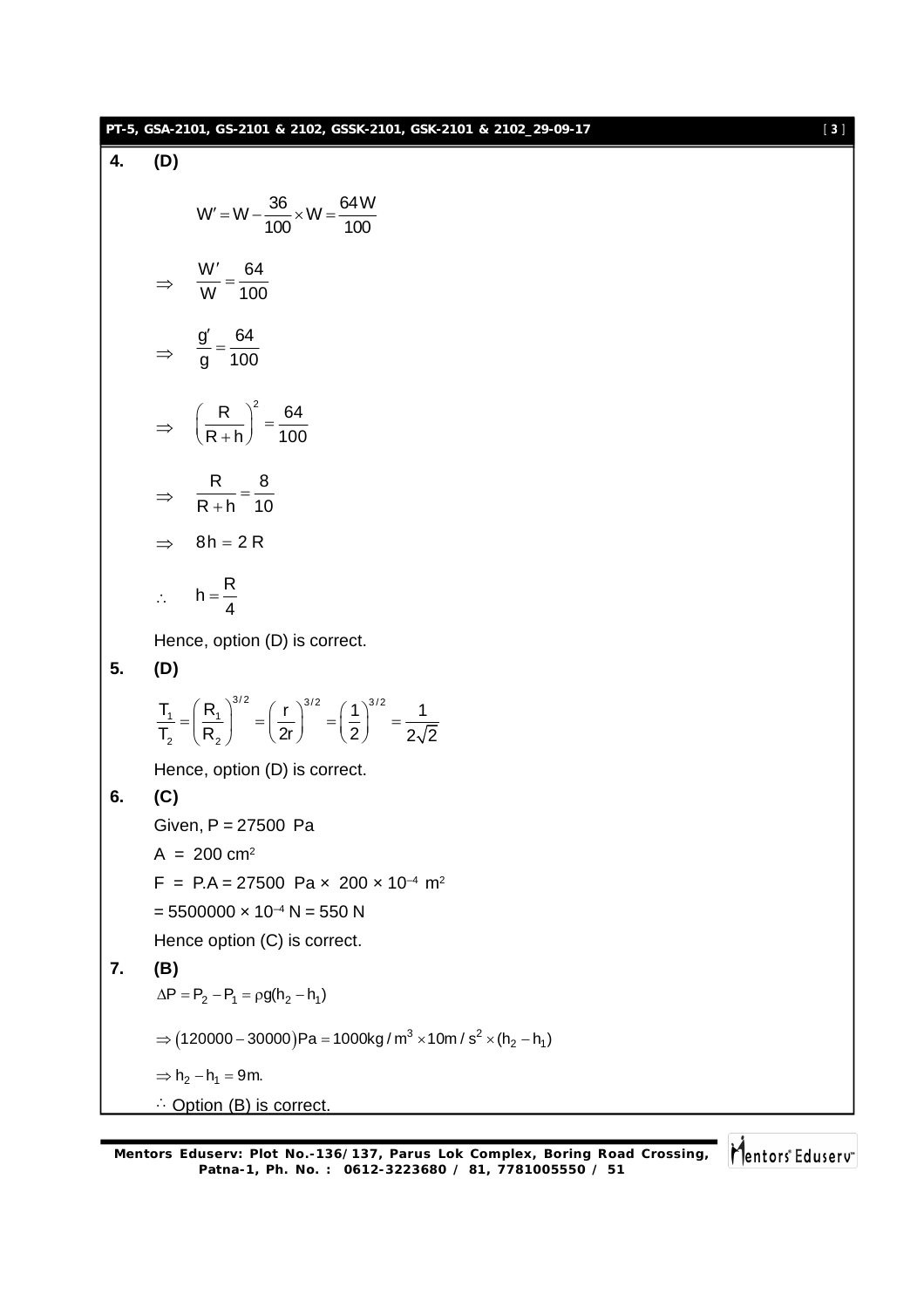## [ **4** ]

#### **PT-5, GSA-2101, GS-2101 & 2102, GSSK-2101, GSK-2101 & 2102\_29-09-17**

# **8. (D)**

 $P = \rho gh$ 

$$
\therefore h = \frac{P}{\rho g} = \frac{600Pa}{12kg/m^3 \times 10m/s^2} = 5m
$$

Hence, option (D) is correct

### **9. (D)**

$$
MA. = \frac{(Radius of larger piston)^2}{(Radius of smaller piston)^2}
$$

$$
\Rightarrow 9 = \frac{(30 \text{ cm})^2}{(r)^2}
$$

 $r = 10$  cm. Hence option (D) is correct.

## **10. (A)**

For floatation

 $\Rightarrow$  mg = B

$$
\Rightarrow \rho_{ice}.V.g = \rho_w.V_{in}.g
$$

$$
\Rightarrow V_{in} = \frac{\rho_{ice}}{\rho_w} \times V
$$

$$
\Rightarrow V_{in} = \frac{0.9}{1.1} V = \frac{9}{11} V
$$

## **11. (A)**

Given weight of solid in air = 200 gf =  $W_{A}$ 

wt. of solid in liquid = 170 gf = W<sub>i</sub>

wt. of solid in water =  $160$  gf = W<sub>w</sub>

R.D. of solid = 
$$
\frac{W_A}{W_A - W_w} = \frac{200 \text{ gf}}{200 \text{ gf} - 160 \text{ gf}} = \frac{200}{40} = 5
$$
  
R.D. of liquid =  $\frac{W_A - W_l}{W_A - W_w} = \frac{30 \text{ gf}}{40 \text{ gf}} = 0.75$ 

Mentors Eduserv **Mentors Eduserv: Plot No.-136/137, Parus Lok Complex, Boring Road Crossing, Patna-1, Ph. No. : 0612-3223680 / 81, 7781005550 / 51**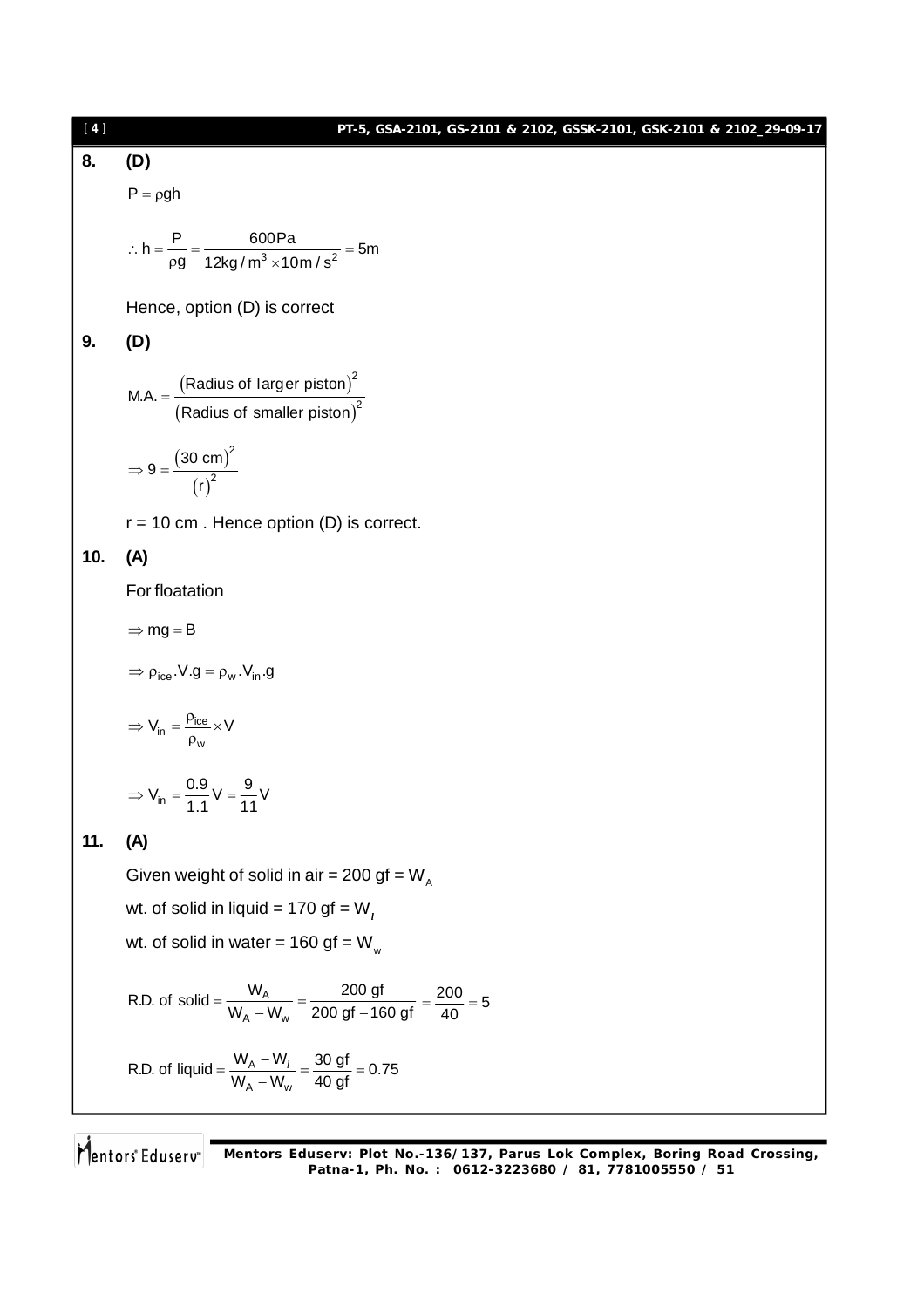|     | PT-5, GSA-2101, GS-2101 & 2102, GSSK-2101, GSK-2101 & 2102_29-09-17                                                                                               | [5] |
|-----|-------------------------------------------------------------------------------------------------------------------------------------------------------------------|-----|
| 12. | (A)                                                                                                                                                               |     |
|     | Given $v_{o} = \sqrt{\frac{GM}{R+h}}$ , $v_{e} = \sqrt{\frac{2 GM}{R}}$<br>and $v_0 = \frac{V_e}{2}$                                                              |     |
|     | hence, $\sqrt{\frac{GM}{R+h}} = \frac{1}{2} \sqrt{\frac{2GM}{R}}$                                                                                                 |     |
|     | $\Rightarrow$ 4R - 2(R + h) = 0<br>$\Rightarrow$ h = R = 6400 km                                                                                                  |     |
| 13. | (B)                                                                                                                                                               |     |
|     | Conceptual.                                                                                                                                                       |     |
| 14. | (A)                                                                                                                                                               |     |
|     | Given $P_0 = 10^5$ Pa                                                                                                                                             |     |
|     | $\rho_w = 10^3 \text{ kg/m}^3$                                                                                                                                    |     |
|     | $h = 5.1 m$                                                                                                                                                       |     |
| 15. | Total pressure, $P_T = P_0 + \rho gh = 10^5 + (10^3 \times 5.1 \times 10) = 15.1 \times 10^4 \text{ pa}$<br>$\mathcal{L}$<br>Hence, option (A) is correct.<br>(C) |     |
|     | $F = m \cdot a$                                                                                                                                                   |     |
|     | $\therefore$ a = $\frac{F}{m} = \frac{5 \times 10^{7}}{3 \times 10^{7}} = \frac{5}{3} \times 10^{-3}$ m/s <sup>2</sup>                                            |     |
|     | $\therefore$ $v = \sqrt{2 \cdot a \cdot s} = \sqrt{2 \times \frac{5}{3} \times 3 \times 10^{-3}} = 0.1 \text{ m/s}$                                               |     |
|     | Hence, option (C) is correct.                                                                                                                                     |     |
| 16. | (C)                                                                                                                                                               |     |
|     | Thrust = Force = $\frac{\Delta m}{\Delta t}$ × v = 40 kg / s × 5 × 10 <sup>4</sup> m / s = 2 × 10 <sup>6</sup> N                                                  |     |
|     | Hence, option (C) is correct.                                                                                                                                     |     |
| 17. | (A)                                                                                                                                                               |     |
|     | Volume of cube submerged  Density of cube material<br>Total volume<br>Density of water                                                                            |     |
|     | $\Rightarrow \frac{10-4}{10} = \frac{d}{1} \Rightarrow d = \frac{6}{10} = 0.6$ g cm <sup>-3</sup>                                                                 |     |

Mentors<sup>®</sup> Eduserv<sup>®</sup>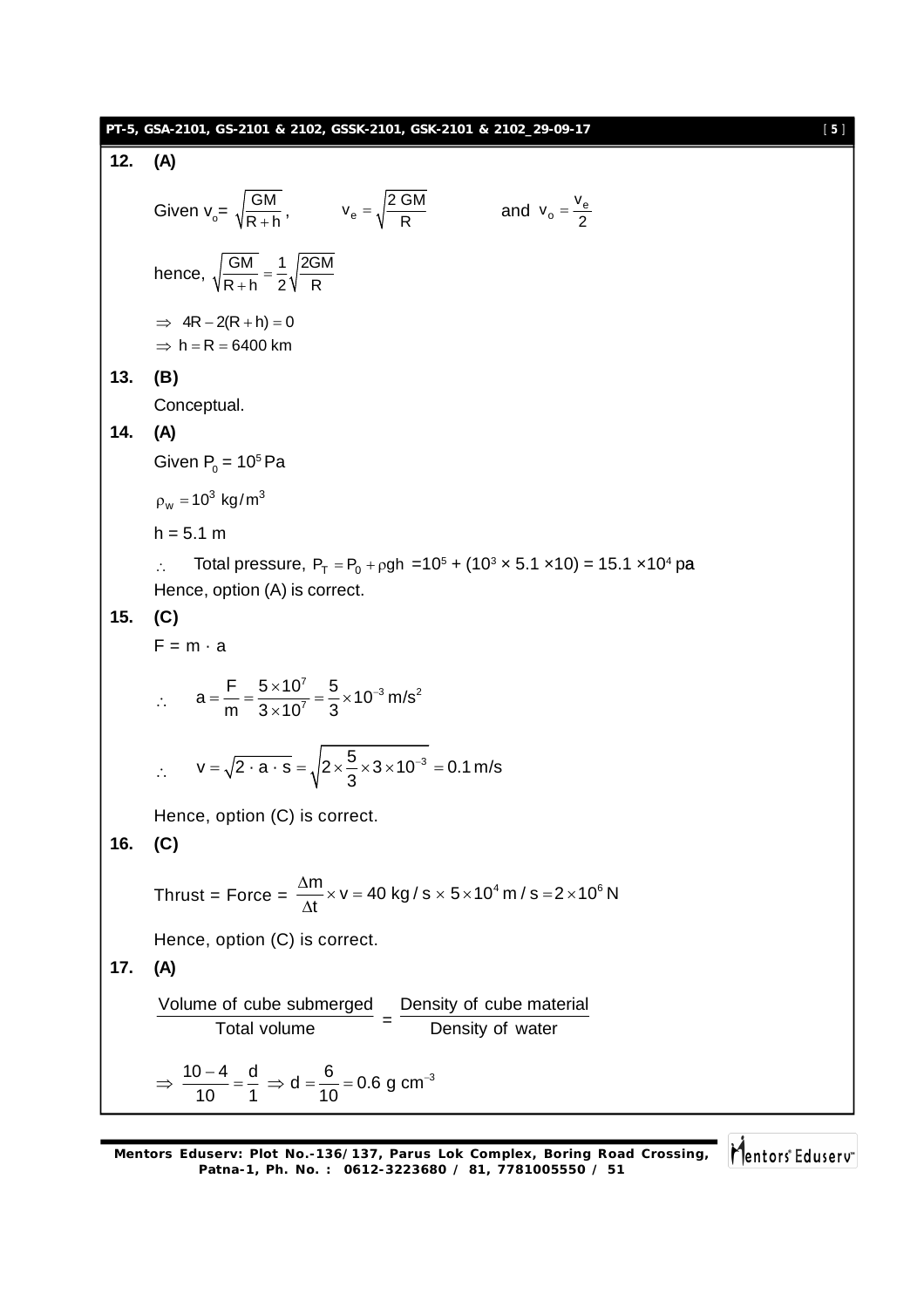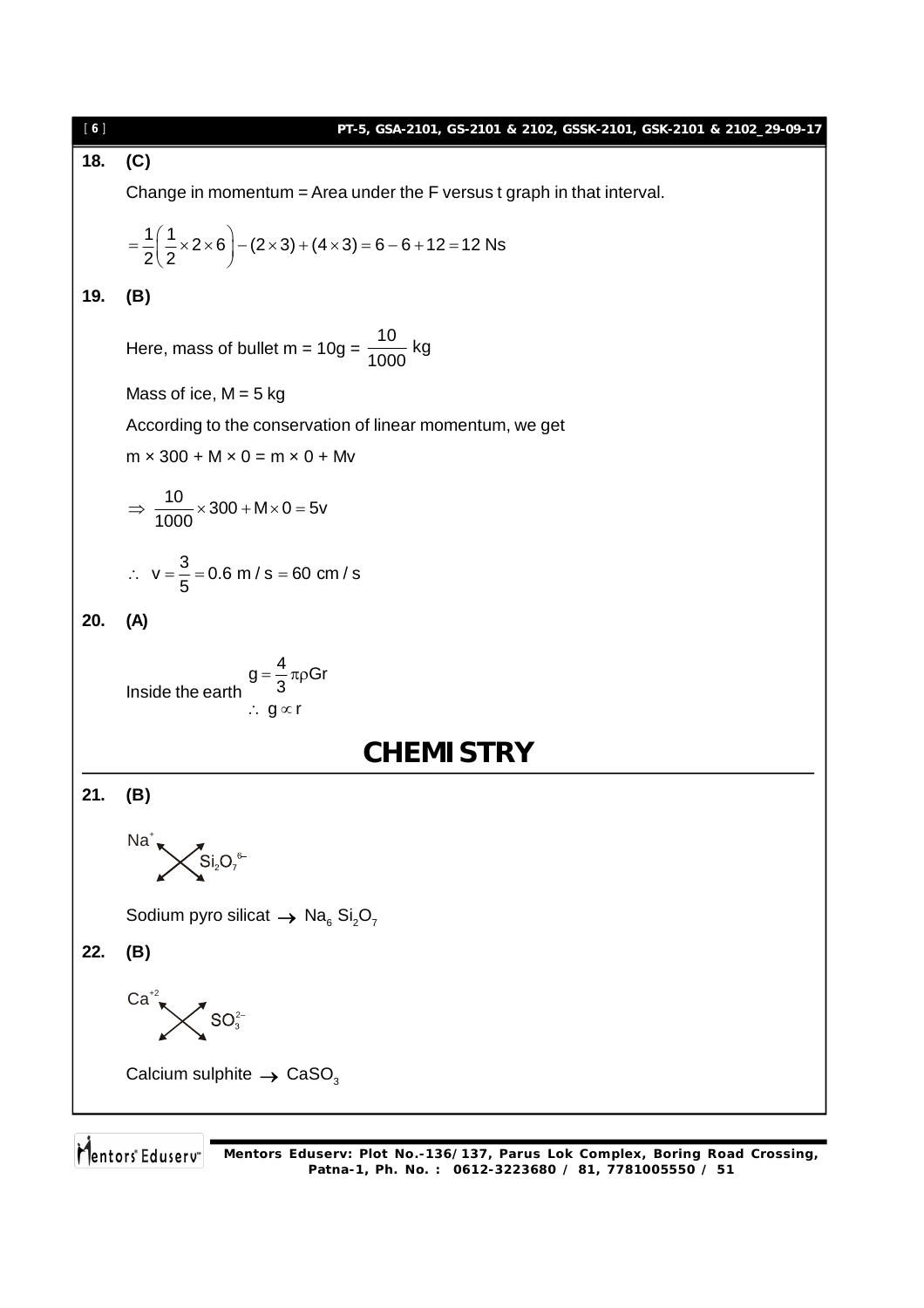

Mentors Edusery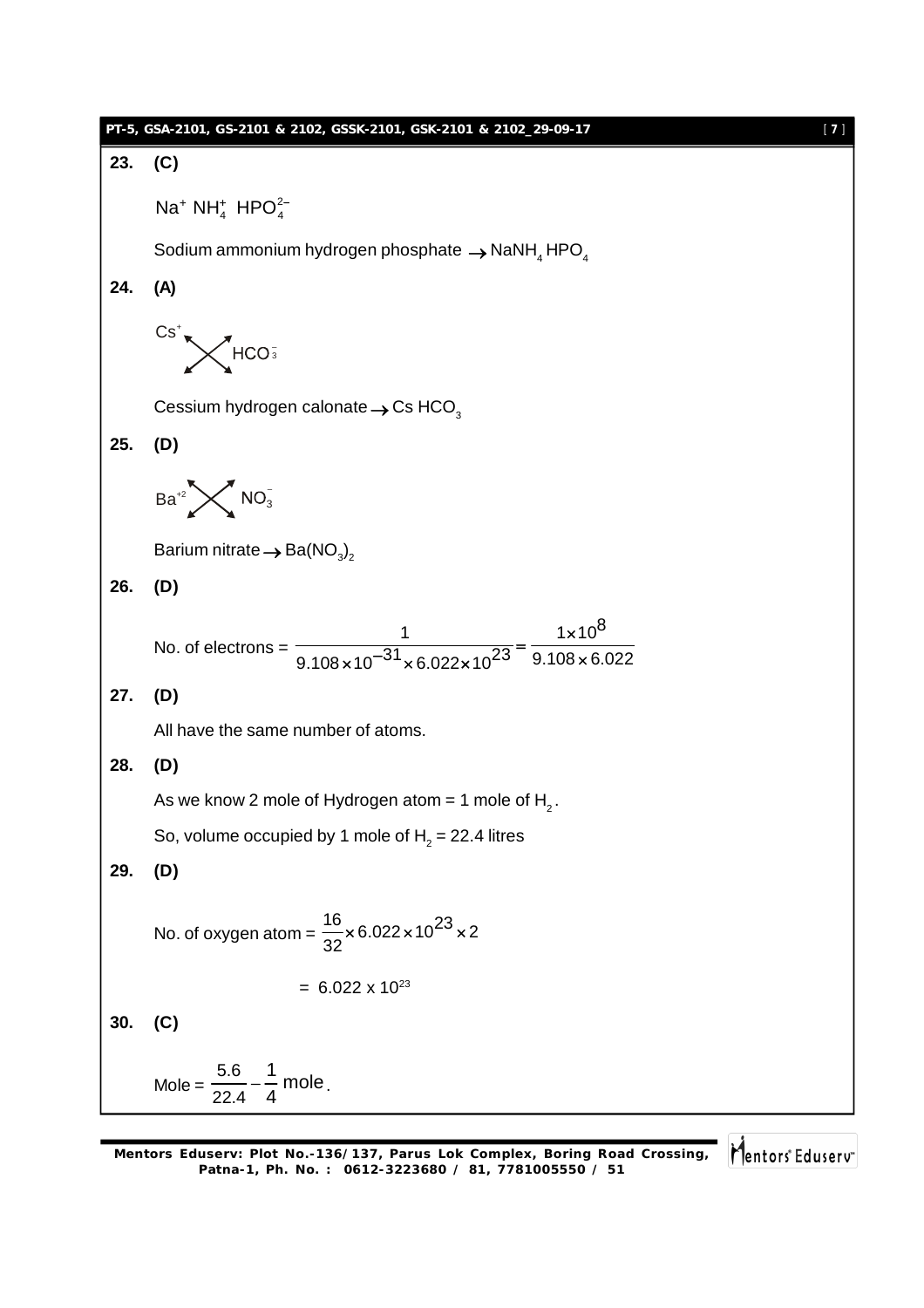| $[\begin{array}{c} 8 \end{array}]$ | PT-5, GSA-2101, GS-2101 & 2102, GSSK-2101, GSK-2101 & 2102_29-09-17                                    |
|------------------------------------|--------------------------------------------------------------------------------------------------------|
| 31.                                | (C)                                                                                                    |
|                                    | We know that                                                                                           |
|                                    | 1 gm - atom = 1 mole.                                                                                  |
|                                    | mass of 1 mole of $Na = 23 g$ .                                                                        |
| 32.                                | (A)                                                                                                    |
|                                    | $\frac{V}{22400} = \frac{W}{M}$ As we are equalising mole. $M = \frac{W \times 22400}{V}$              |
| 33.                                | (C)                                                                                                    |
|                                    | Mole = $0.1 \times 10^{-3}$                                                                            |
|                                    | No. of ions = $0.1 \times 10^{-3} \times 3 \times 6.022 \times 10^{23} = 6.02 \times 3 \times 10^{19}$ |
| 34.                                | (D)                                                                                                    |
|                                    | mole = $\frac{2.4}{22.4}$ = 0.1<br>Molar mass = $11.2 \times 2 = 22.4 g$                               |
|                                    | Volume occupied = $0.1 \times 22.4 = 2.4$ L                                                            |
| 35.                                | (A)                                                                                                    |
|                                    | 1 a.m.u = $\frac{1}{12}$ of C = 12                                                                     |
| 36.                                | (A)                                                                                                    |
|                                    | C <sup>12</sup>                                                                                        |
| 37.                                | (A)                                                                                                    |
|                                    | No. of atoms $= n \times$ Na x atomicity.                                                              |
| 38.                                | (C)                                                                                                    |
|                                    | An element or a compound both are a pure substance.                                                    |
| 39.                                | (C)                                                                                                    |
|                                    | No. of neutrons.                                                                                       |
|                                    | $\frac{1.7}{17}$ × Na × 7 = $\frac{Na}{10}$ × 7                                                        |
| 40.                                | (B)                                                                                                    |
|                                    | No. of atom = $\frac{5.6}{22.4}$ × Na × 2 = $\frac{1}{4}$ × 6.022 × 10 <sup>23</sup> × 2               |
|                                    |                                                                                                        |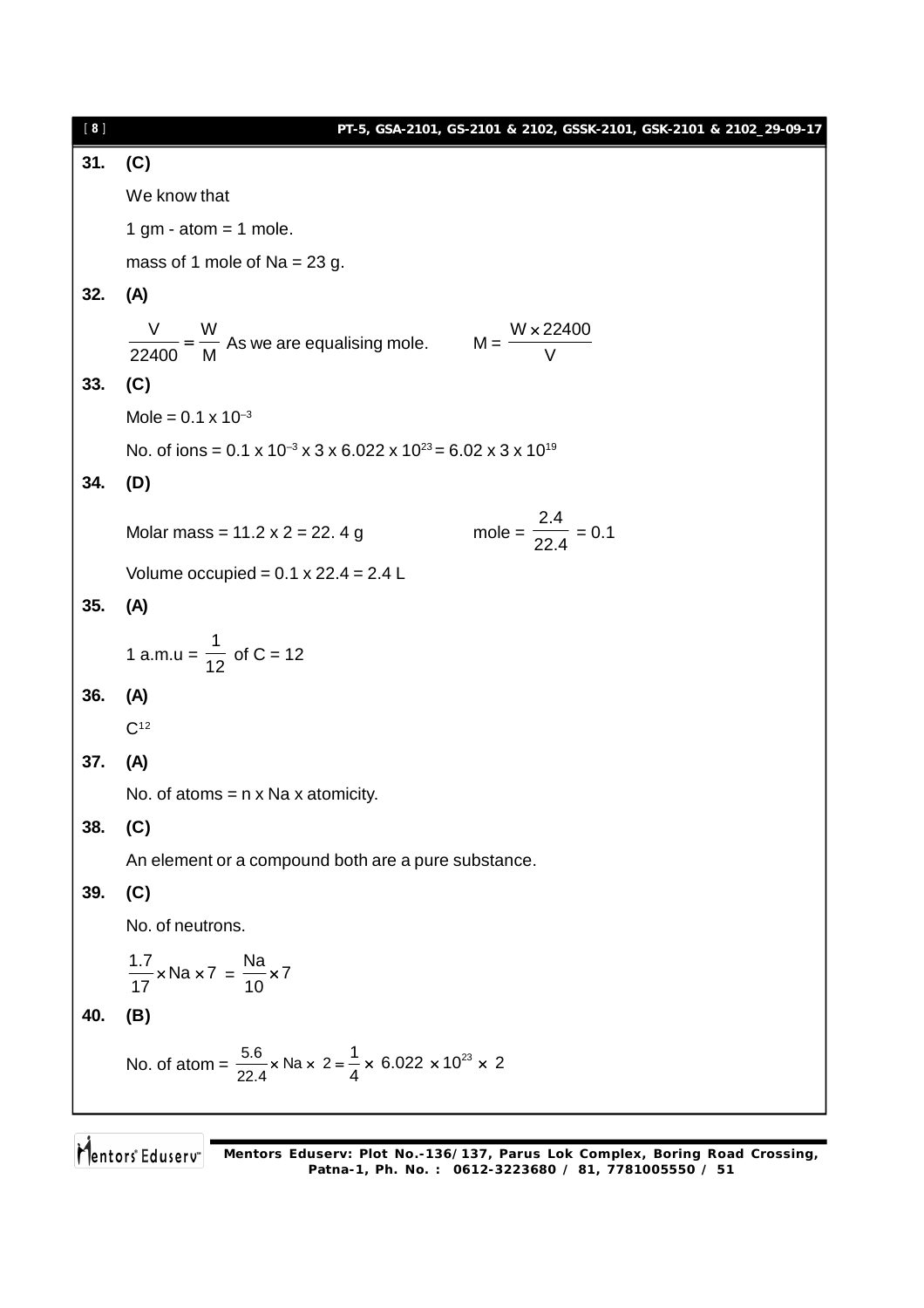**PT-5, GSA-2101, GS-2101 & 2102, GSSK-2101, GSK-2101 & 2102\_29-09-17** [ **9** ] **MATHEMATICS 41. (D)**  $A = Area$  of Rectangle = xy Changed Area = 4xy xy  $\overline{\phantom{0}}$ **42. (A)** 4a = 3b (Given)  $\Rightarrow$  a =  $\frac{3b}{4}$ 4  $=$ Digonal of square  $=\sqrt{2}$  a  $\overline{2} \times \frac{3b}{4} = 6\sqrt{2}$ 4  $x \frac{du}{dt} = 0$  $b = \frac{24}{3} = 8$ 3  $=\frac{244}{2}$  = 8  $b = 8$ Area of  $\Delta = \frac{\sqrt{3}}{4} b^2$ b 4 4 **43. (C)** 2 **44. (B)** Area of  $\Box$ ABCD = 50 x 7 = 350 cm<sup>2</sup> Area of  $\Box$ ABCD = 25  $\times$  BE  $350 = 25 \times BE$  $BE = \frac{350}{35} = 14$  cm 25  $=\frac{000}{25}=1$ 

Mentors Eduserv

% change in Area = 
$$
\frac{4xy - xy}{xy} \times 100 = 300\%
$$

Perimeter of square = 4a (a is side of square)

Perimeter of equilateral  $\Delta = 3b(b)$  is side of equilateral  $\Delta$ )

Area of 
$$
\Delta = \frac{\sqrt{3}}{4} b^2 = \frac{\sqrt{3}}{4} \times 64 = 16\sqrt{3}
$$
 cm<sup>2</sup>

Area of  $\triangle ECB = \frac{1}{2} \times 3.5 \times 2 = 3.5 \text{ m}^2$  $\triangle ECB = \frac{1}{2} \times 3.5 \times 2 = 3$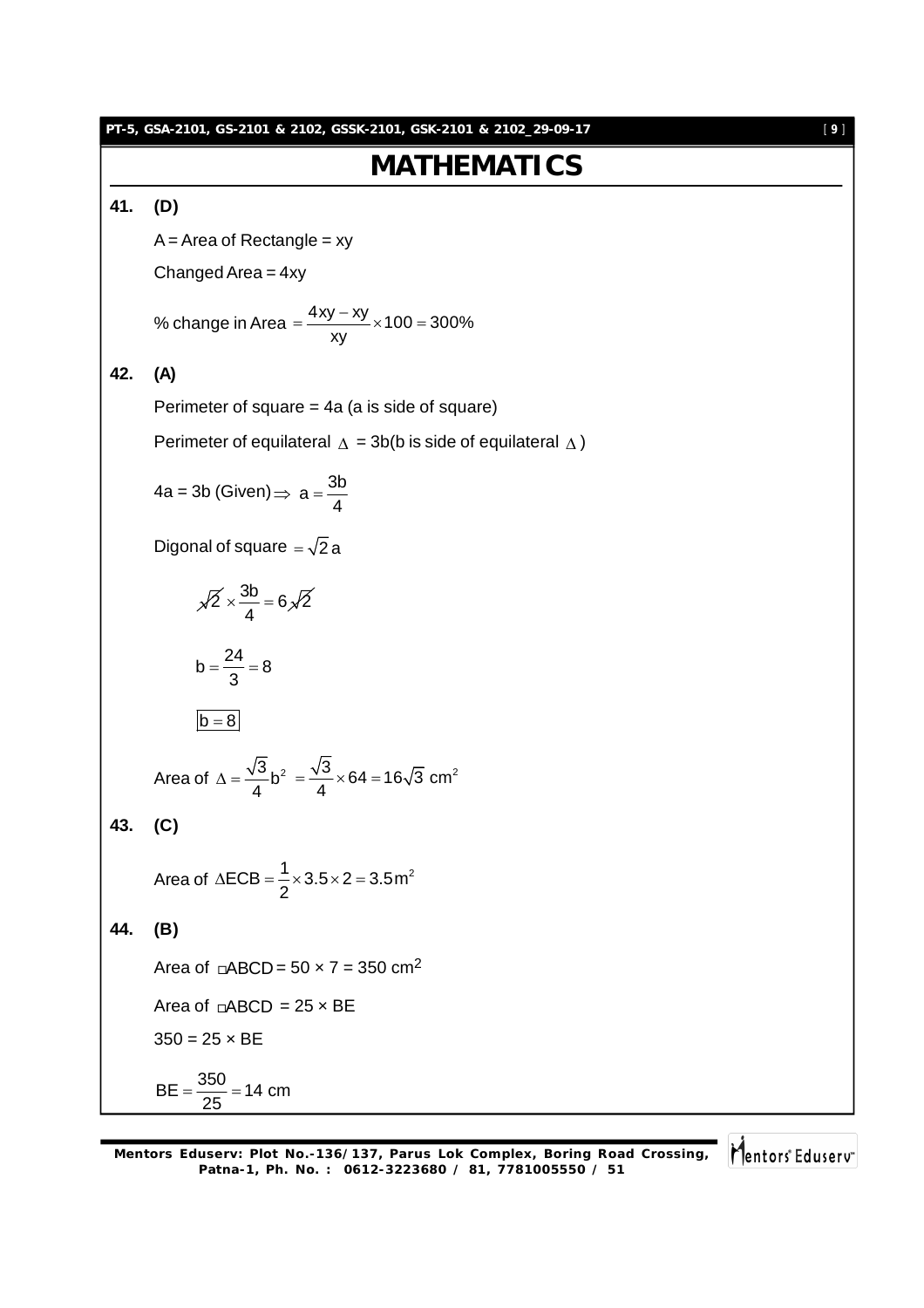| [10] | PT-5, GSA-2101, GS-2101 & 2102, GSSK-2101, GSK-2101 & 2102_29-09-17                                                    |
|------|------------------------------------------------------------------------------------------------------------------------|
| 45.  | (D)                                                                                                                    |
|      | Area of equilateral $\Delta = \frac{\sqrt{3}}{4} a^2$                                                                  |
|      | $64\sqrt{3} = \frac{\sqrt{3}}{4}a^2$                                                                                   |
|      | $a = 16$ cm                                                                                                            |
|      | Perimeter of equilateral $\Delta = 48$ cm                                                                              |
| 46.  | (A)                                                                                                                    |
|      | $42 = 18 + 10 + C$                                                                                                     |
|      | $C = 14$                                                                                                               |
|      | $S = 21$                                                                                                               |
|      | $A = \sqrt{21 \times 3 \times 11 \times 7}$                                                                            |
|      | $=\sqrt{7 \times 3 \times 3 \times 11 \times 7}$ = 21 $\sqrt{11}$ cm <sup>2</sup>                                      |
| 47.  | (B)                                                                                                                    |
|      | $12x + 17x + 25x = 540$                                                                                                |
|      | $54x = 540$                                                                                                            |
|      | $x = 10$                                                                                                               |
|      | side                                                                                                                   |
|      | $a = 120$ , $b = 170$ , $c = 250$                                                                                      |
|      | $s = 270$                                                                                                              |
|      | $A = \sqrt{270 \times 150 \times 100 \times 20}$                                                                       |
|      | $\Rightarrow$ 10 $\sqrt{270\times150}\times20$                                                                         |
|      | $\Rightarrow$ 100 $\sqrt{8100}$ = 9000 cm <sup>2</sup>                                                                 |
| 48.  | (C)                                                                                                                    |
|      | $A = \sqrt{s(s-a)(s-b)(s-c)}$                                                                                          |
|      | New semiperimeter $s_1 = \frac{3(a+b+c)}{2}$                                                                           |
|      | $S_1 = 3S$                                                                                                             |
|      | A' = $\sqrt{s( s_1 - 3a)(s_1 - 3b)(s_1 - 3c)} = \sqrt{3s(3s - 3a)(3s - 3b)(3s - 3c)} = 9\sqrt{s(s - a)(s - b)(s - c)}$ |
|      | A' = 9 A % Change = $\frac{9A-A}{\Delta}$ × 100 = 800%                                                                 |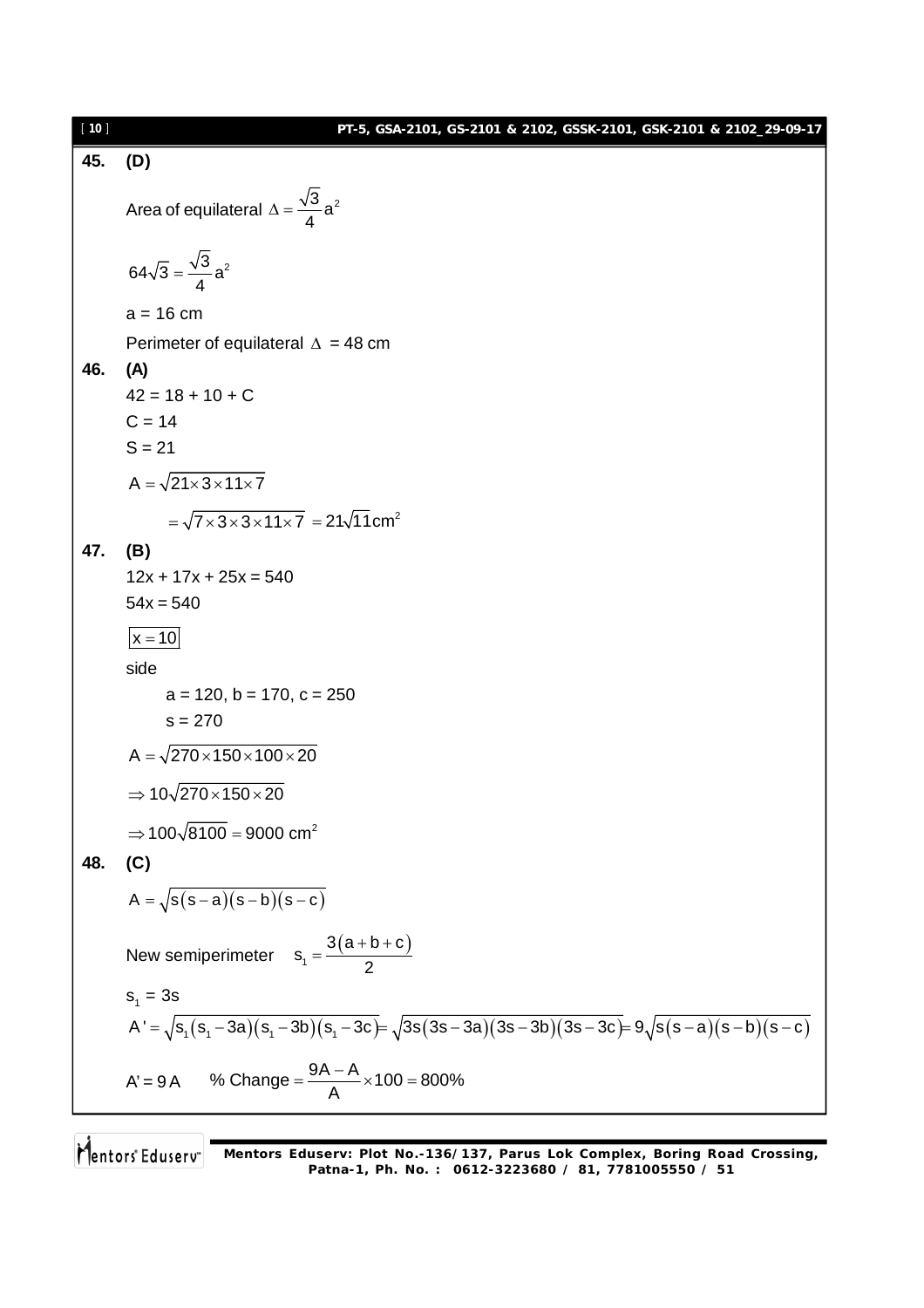|     | PT-5, GSA-2101, GS-2101 & 2102, GSSK-2101, GSK-2101 & 2102_29-09-17    | $[11]$                         |
|-----|------------------------------------------------------------------------|--------------------------------|
| 49. | (A)                                                                    |                                |
|     | Area of $\triangle$ ABC = $\frac{1}{2}$ a <sup>2</sup>                 | A<br>$\boldsymbol{\mathsf{h}}$ |
|     | $200 = \frac{1}{2}a^2$                                                 | a                              |
|     | $a = 20$ cm                                                            | $\overline{a}$<br>B            |
|     | $h = \sqrt{a^2 + a^2} = \sqrt{400 + 400} = \sqrt{800} = 20\sqrt{2}$ cm |                                |
| 50. | (D)                                                                    |                                |
|     | $3x + 4x + 5x = 144$                                                   |                                |
|     | $12x = 144$                                                            |                                |
|     | $x = 12$                                                               |                                |
|     | 36, 48, 60                                                             |                                |
|     | $s = \frac{36 + 48 + 60}{2} = \frac{144}{2} = 72$                      |                                |
|     | $A = \sqrt{72 \times 36 \times 24 \times 12}$                          |                                |
|     | $=\sqrt{12\times6\times6\times6\times4\times6\times2}$                 |                                |
|     | $= 12 \times 6 \times 6 \times 2 = 144 \times 6 = 864$                 |                                |
| 51. | (C)                                                                    |                                |
|     | $x - y = 0.9$                                                          |                                |
|     | $2x + 2y = 11$                                                         |                                |
|     | $x + y = \frac{11}{2} = 5.5$                                           |                                |
|     | $x - y = 0.9$                                                          |                                |
|     | $x + y = 5.5$                                                          |                                |
|     | $2x = 6.4$                                                             |                                |
|     | $x = 3.2$                                                              |                                |
|     | $y = 5.5 - 3.2 = 2.3$                                                  |                                |
|     |                                                                        |                                |

Mentors Eduserv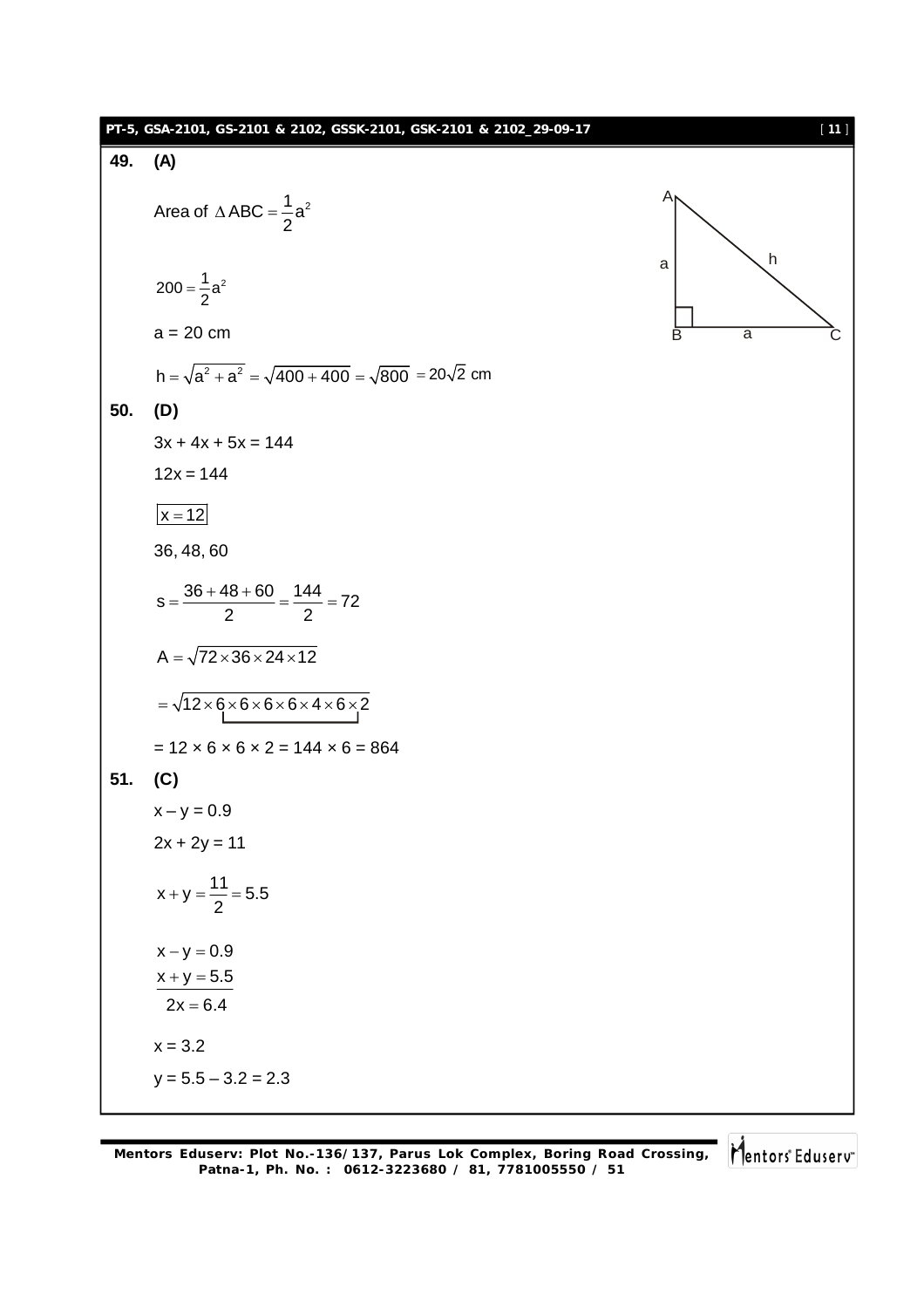| $[12]$ |                                                 |      | PT-5, GSA-2101, GS-2101 & 2102, GSSK-2101, GSK-2101 & 2102_29-09-17 |  |  |  |
|--------|-------------------------------------------------|------|---------------------------------------------------------------------|--|--|--|
| 52.    | (C)                                             |      |                                                                     |  |  |  |
|        | Let 50 notes is x and 100 notes is y            |      |                                                                     |  |  |  |
|        | $x + y = 25$                                    | (1)  |                                                                     |  |  |  |
|        | $50x + 100y = 2000$                             | (II) |                                                                     |  |  |  |
|        | $50x + 50y = 1250$                              |      |                                                                     |  |  |  |
|        | $50x + 100y = 2000$                             |      |                                                                     |  |  |  |
|        | $-50y = -750$                                   |      |                                                                     |  |  |  |
|        | $ y=15 $                                        |      |                                                                     |  |  |  |
|        | $x = 10$                                        |      |                                                                     |  |  |  |
| 53.    | (C)                                             |      |                                                                     |  |  |  |
|        | Let number of cows is x and Number of hens is y |      |                                                                     |  |  |  |
|        | $x + y = 48$<br>$\mathcal{L}_{\mathcal{C}}$     |      | (1)                                                                 |  |  |  |
|        | $4x + 2y = 140$                                 |      |                                                                     |  |  |  |
|        | $\Rightarrow$ 2x + y = 70                       |      | (II)                                                                |  |  |  |
|        | $x + y = 48$                                    |      |                                                                     |  |  |  |
|        | $x = 22$                                        |      |                                                                     |  |  |  |
|        | $y = 26$                                        |      |                                                                     |  |  |  |
| 54.    | (C)                                             |      |                                                                     |  |  |  |
|        | Let Number be x and y                           |      |                                                                     |  |  |  |
|        | $x + y = 40$                                    |      |                                                                     |  |  |  |
|        | $x - y = 6$                                     |      |                                                                     |  |  |  |
|        | $2x = 46$                                       |      |                                                                     |  |  |  |
|        | $x = 23$                                        |      |                                                                     |  |  |  |
|        | $y = 17$                                        |      |                                                                     |  |  |  |
|        |                                                 |      |                                                                     |  |  |  |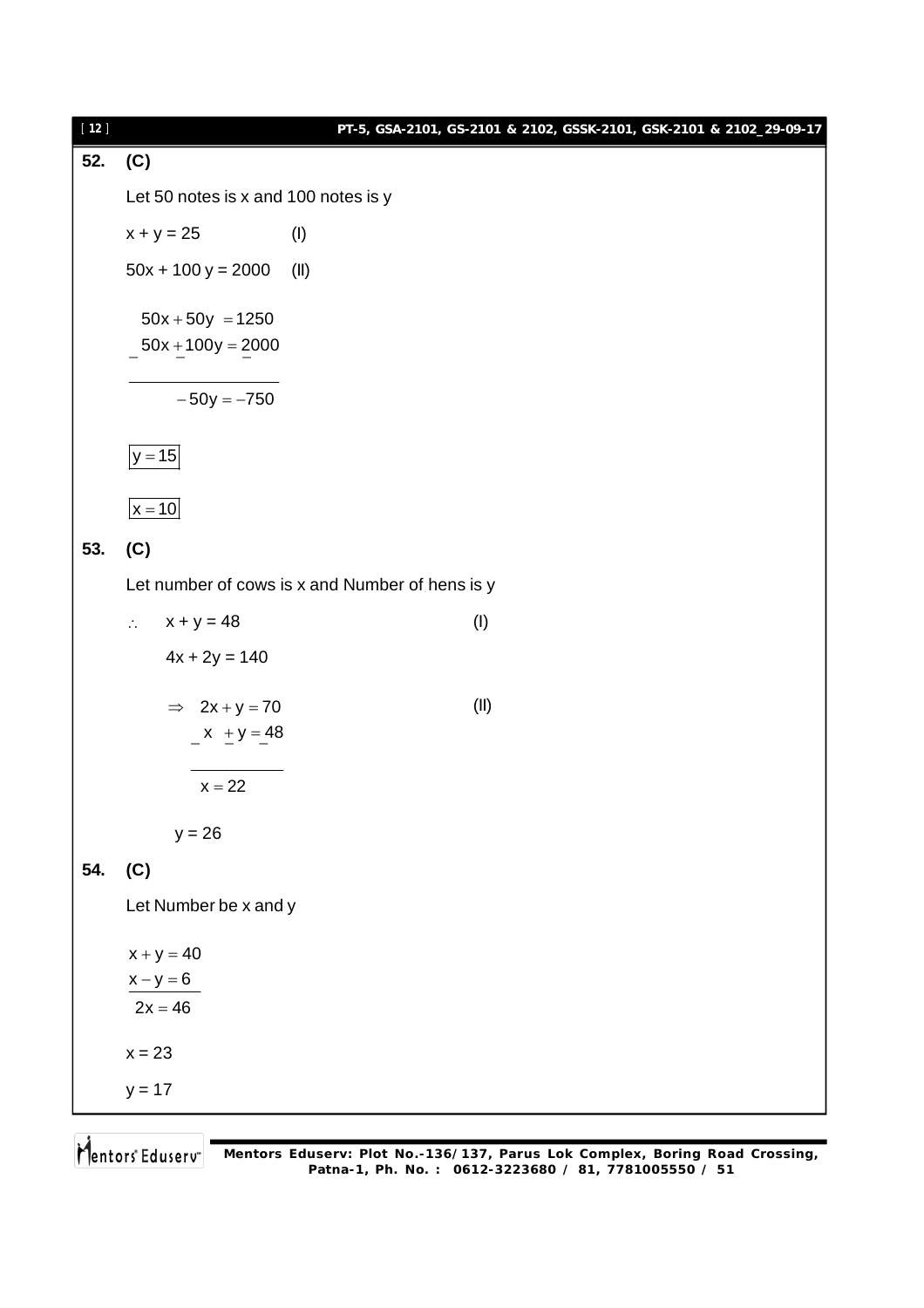| 55.<br>(D)<br>Let the speed of the boat is x km/h speed of the stream is y km/h<br>$\therefore$ Now<br>$\frac{30}{x-y} + \frac{44}{x+y} = 10$<br>(1)<br>$\frac{40}{x-y} + \frac{55}{x+y} = 13$<br>(II)<br>Let $\frac{1}{x-y}$ = P and $\frac{1}{x+y}$ = Q<br>after solving (I) and (II)<br>$x = 8$ km/h $y = 3$ km/hr<br>56.<br>(D)<br>$\frac{x}{y} = \frac{2}{3} \Rightarrow x = \frac{2y}{3}$<br>$\Rightarrow \frac{x-2}{y-8} = \frac{3}{2}$<br>$\Rightarrow$ 2x - 4 = 3y - 24<br>$\Rightarrow 2 \times \frac{2y}{3} - 4 = 3y - 24$<br>$\Rightarrow$ 4y - 12 = 9y - 72<br>$\Rightarrow$ - 12 + 72 = 5y<br>$\Rightarrow \frac{60}{5} = y$<br>$\Rightarrow$ $\boxed{12 = y}$ $\boxed{x = 8}$<br>57.<br>(A) | $[13]$ |  |  |  |
|------------------------------------------------------------------------------------------------------------------------------------------------------------------------------------------------------------------------------------------------------------------------------------------------------------------------------------------------------------------------------------------------------------------------------------------------------------------------------------------------------------------------------------------------------------------------------------------------------------------------------------------------------------------------------------------------------------|--------|--|--|--|
|                                                                                                                                                                                                                                                                                                                                                                                                                                                                                                                                                                                                                                                                                                            |        |  |  |  |
|                                                                                                                                                                                                                                                                                                                                                                                                                                                                                                                                                                                                                                                                                                            |        |  |  |  |
|                                                                                                                                                                                                                                                                                                                                                                                                                                                                                                                                                                                                                                                                                                            |        |  |  |  |
|                                                                                                                                                                                                                                                                                                                                                                                                                                                                                                                                                                                                                                                                                                            |        |  |  |  |
|                                                                                                                                                                                                                                                                                                                                                                                                                                                                                                                                                                                                                                                                                                            |        |  |  |  |
|                                                                                                                                                                                                                                                                                                                                                                                                                                                                                                                                                                                                                                                                                                            |        |  |  |  |
|                                                                                                                                                                                                                                                                                                                                                                                                                                                                                                                                                                                                                                                                                                            |        |  |  |  |
|                                                                                                                                                                                                                                                                                                                                                                                                                                                                                                                                                                                                                                                                                                            |        |  |  |  |
|                                                                                                                                                                                                                                                                                                                                                                                                                                                                                                                                                                                                                                                                                                            |        |  |  |  |
|                                                                                                                                                                                                                                                                                                                                                                                                                                                                                                                                                                                                                                                                                                            |        |  |  |  |
|                                                                                                                                                                                                                                                                                                                                                                                                                                                                                                                                                                                                                                                                                                            |        |  |  |  |
|                                                                                                                                                                                                                                                                                                                                                                                                                                                                                                                                                                                                                                                                                                            |        |  |  |  |
|                                                                                                                                                                                                                                                                                                                                                                                                                                                                                                                                                                                                                                                                                                            |        |  |  |  |
|                                                                                                                                                                                                                                                                                                                                                                                                                                                                                                                                                                                                                                                                                                            |        |  |  |  |
|                                                                                                                                                                                                                                                                                                                                                                                                                                                                                                                                                                                                                                                                                                            |        |  |  |  |
|                                                                                                                                                                                                                                                                                                                                                                                                                                                                                                                                                                                                                                                                                                            |        |  |  |  |
|                                                                                                                                                                                                                                                                                                                                                                                                                                                                                                                                                                                                                                                                                                            |        |  |  |  |
|                                                                                                                                                                                                                                                                                                                                                                                                                                                                                                                                                                                                                                                                                                            |        |  |  |  |
| $x - 2y - 3 = 0$                                                                                                                                                                                                                                                                                                                                                                                                                                                                                                                                                                                                                                                                                           |        |  |  |  |
| $3x - ky - 1 = 0$                                                                                                                                                                                                                                                                                                                                                                                                                                                                                                                                                                                                                                                                                          |        |  |  |  |
| Unique solution                                                                                                                                                                                                                                                                                                                                                                                                                                                                                                                                                                                                                                                                                            |        |  |  |  |
| $\frac{1}{3} \neq \frac{2}{k}$                                                                                                                                                                                                                                                                                                                                                                                                                                                                                                                                                                                                                                                                             |        |  |  |  |
| $k \neq 6$                                                                                                                                                                                                                                                                                                                                                                                                                                                                                                                                                                                                                                                                                                 |        |  |  |  |

Mentors<sup>e</sup> Eduserv<sup>-</sup>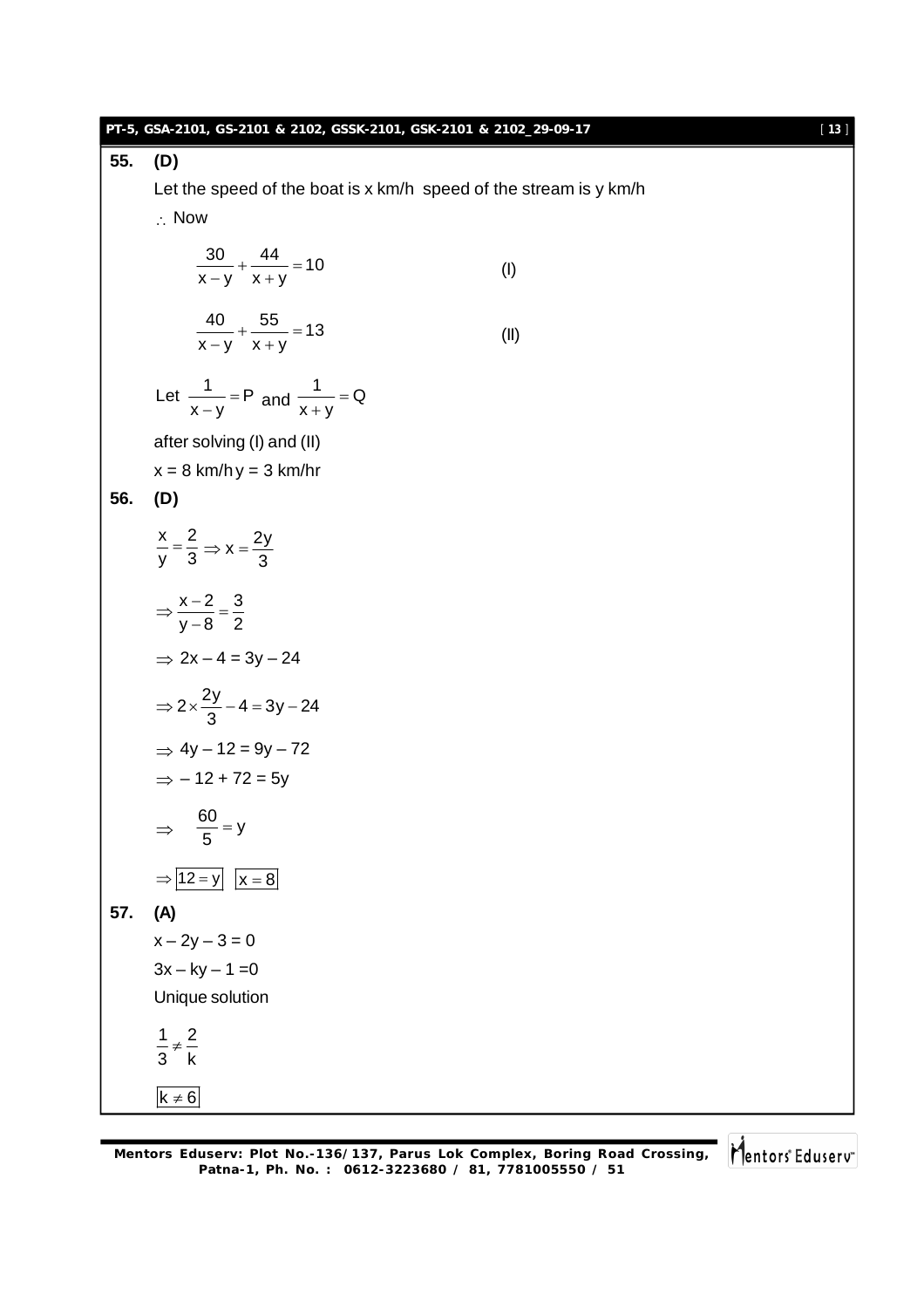| $[14]$ |                                               | PT-5, GSA-2101, GS-2101 & 2102, GSSK-2101, GSK-2101 & 2102_29-09-17 |  |
|--------|-----------------------------------------------|---------------------------------------------------------------------|--|
| 58.    | (C)                                           |                                                                     |  |
|        | $2x + 3y - 5 = 0$                             |                                                                     |  |
|        | $6x + ky - 15 = 0$                            |                                                                     |  |
|        | Infinitely many solution                      |                                                                     |  |
|        | $\frac{2}{6} = \frac{3}{k} = \frac{5}{15}$    |                                                                     |  |
|        | $k = 9$                                       |                                                                     |  |
| 59.    | (C)                                           |                                                                     |  |
|        | $kx - 5y = 2$                                 |                                                                     |  |
|        | $6x + 2y = 7$                                 |                                                                     |  |
|        | No solution                                   |                                                                     |  |
|        | $\frac{k}{6} = \frac{-5}{2} \neq \frac{2}{7}$ |                                                                     |  |
|        | $k = -15$                                     |                                                                     |  |
| 60.    | (C)                                           |                                                                     |  |
|        | $2x - (a - 4)y - (2b + 1) = 0$                |                                                                     |  |
|        | $4x - (a - 1)y - (5b - 1) = 0$                |                                                                     |  |
|        | Infinitely many solution                      |                                                                     |  |
|        | 2 $a-4$ $2b+1$<br>$4$ $a-1$ $5b-1$            |                                                                     |  |
|        | $2a - 2 = 4a - 16$                            |                                                                     |  |
|        | $2a = 14$                                     |                                                                     |  |
|        | $a = 7$                                       |                                                                     |  |
|        | $10b - 2 = 8b + 4$                            |                                                                     |  |
|        | $2b = 6$                                      |                                                                     |  |
|        | $\underline{b=3}$                             |                                                                     |  |
|        |                                               |                                                                     |  |
|        |                                               |                                                                     |  |